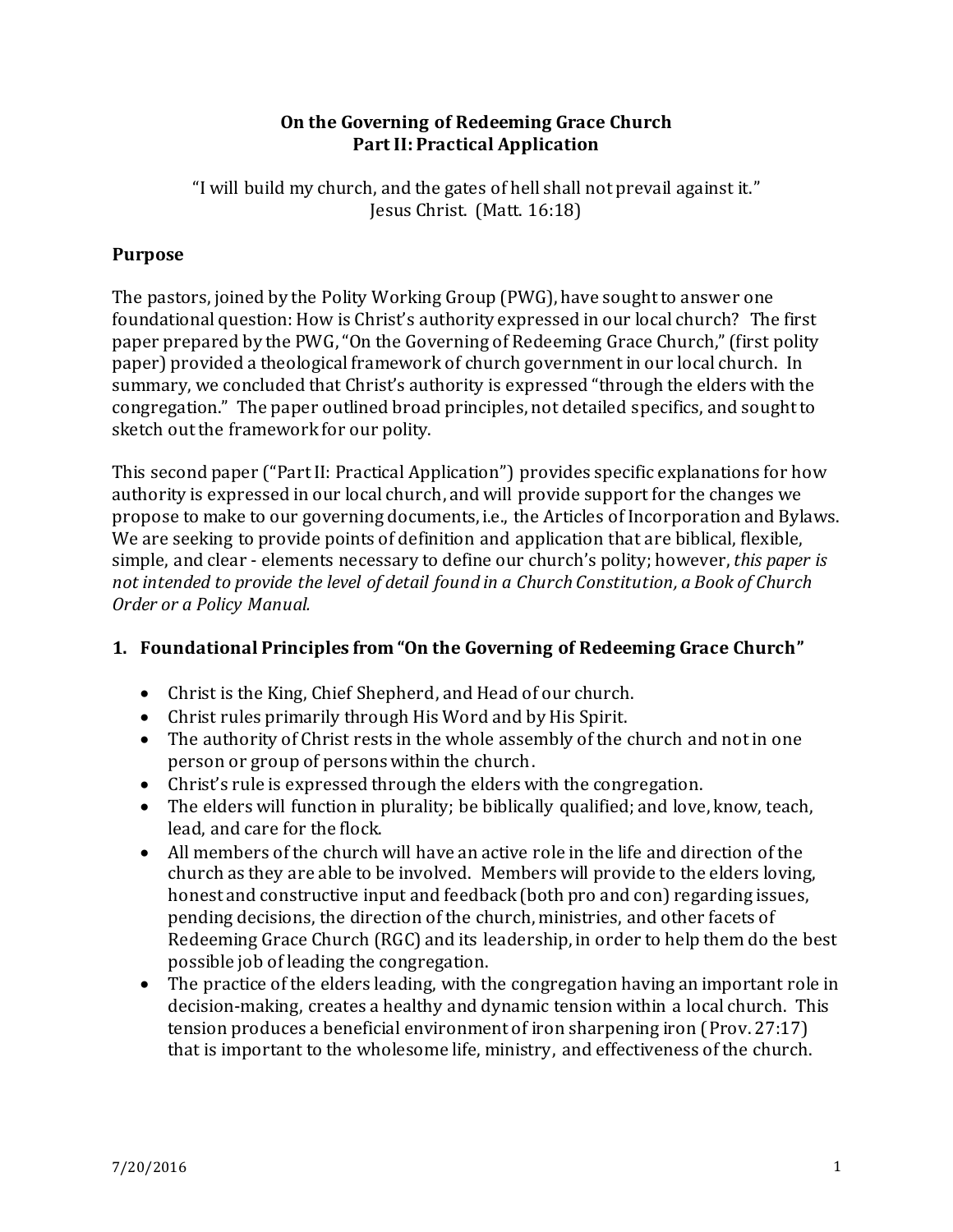#### **2. Authority Expressed "Through the Elders"**

Scripture uses clear language for the roles of elders in their leadership of local churches: they are leaders, overseers, shepherds, and teachers who are responsible for leading, caring for, feeding, and protecting the flock. The Bible uses various names for elders to emphasize these functions, but by using these names interchangeably and as synonyms, it is evident that these references are to one office. It is also clear that the elders are servants of God and of the church. Thus, to be true to this clear pattern in the Bible, we know that elders will shepherd and govern RGC.

The elders' authority derives not from their title or their office, but from Christ and His Word. The scope of their authority is as prescribed by Scripture, no less and no more. If the elders attempt to lead the church in areas that have no biblical basis or in ways that are out of step with the gospel, then the congregation has no obligation to follow since their consciences are bound by Scripture. In this situation, the congregation has the responsibility to speak to the elders and express concerns  $-$  and the elders are obligated to listen and to be vigilant to keep RGC on solid biblical grounds.

Listed below is a summary of the key principles regarding elders in our local church:

- **A. Qualifications for Elders:** The Bible provides clear guidance regarding elder qualifications. Key passages are I Timothy 3:1-7 and Titus 1:6-9. Please see pages 5-6 of the first polity paper for a discussion of elder qualifications.
- **B. Plurality of Elders:** RGC will be governed by a plurality of elders who will determine priorities and processes for accomplishing the work of the church. A plurality is defined as more than one, and preferably 3 or more. All elders are equal in authority.
- **C. Staff and Non-Staff Elders**: It is the intention of the leadership of the church that the elders be made up of both "staff elders" (those paid to be elders) and "non-staff elders." The elders will have equal authority, but may be specialized in function and may commit different numbers of hours to their eldership duties each week. Their equal authority is under Christ in their governing of our church, and manifests itself in part through the "one elder, one vote," principle. While both staff and non-staff elders will be referred to as "elders," it is possible that other terms such as "pastor" will naturally arise based on an elder's role and duties, and cultural familiarity with these terms.
- **D. Number of Elders:** No limit will be placed on the number of elders serving at any one time. Practical circumstances including size of the congregation, the gifting of the elders and the gifting and availability of other elder-qualified men, will be considered. The advantages of having a significant number of non-staff elders include: 1) Greater sharing of the responsibilities for shepherding and overseeing the congregation, and 2) More effective discussions and decision-making and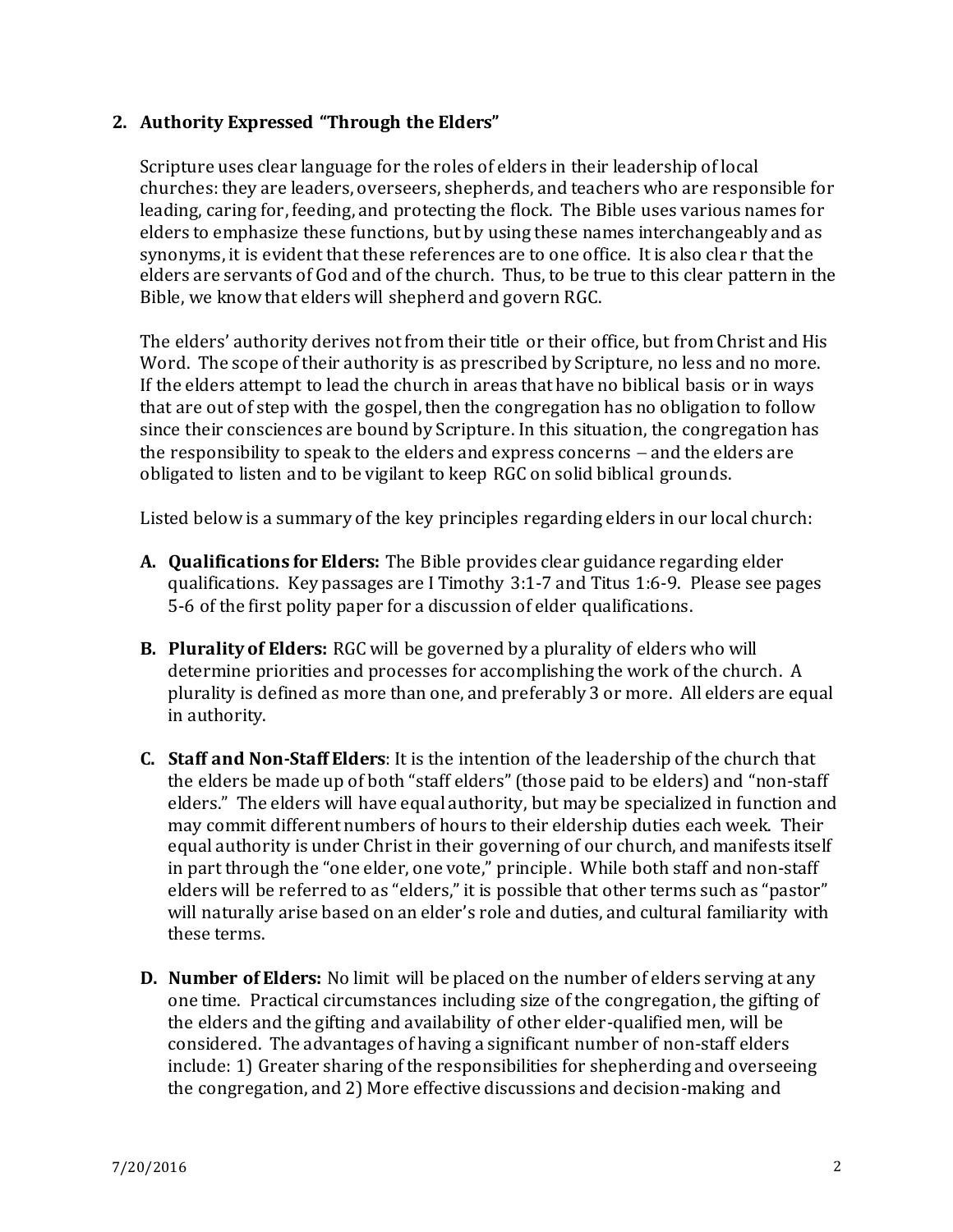implementation for decisions because the greater variety of life experiences and vocations. It may take a period of years to grow the number of elders to an appropriate and stable size under our revised polity framework, but the elders will move toward this, working with the congregation to recognize men that God has gifted and raised up for this office.

**E. Term of Service and Sabbaticals for Elders:** The Bible does not provide any specific guidelines as to how long an elder should serve in the local church as long as he continues to qualify and desires to serve. Therefore, wisdom and historic church practice indicate that elders can serve indefinitely as long as calling, health, and circumstances allow. However, an elder who no longer believes that God is calling him to serve as an elder may resign.

Furthermore, there may be a season when an elder decides it would be best to take a sabbatical from his elder duties due to family, work, health, fatigue or other valid reasons. An elder may request a sabbatical for a defined period of time. The elders may approve the sabbatical or decide upon a different course of action.

- **F. Compensation of Elders:** Staff elders are those who are paid by RGC either full or part time. Scripture does not require that all elders be paid, though it appears wise and desirable for some to be paid (1 Tim. 5:17-18).
- **G. Licensing of Elders**: The purpose of ministerial licensing at RGC, as required by the Commonwealth of Virginia, is to officially recognize pastoral gifting and responsibility in elders who will have the authority to perform weddings. The elders will determine which elders should be licensed. Staff and non-staff elders may be licensed.
- **H. Duties of Elders:** Elders are responsible for lovingly governing the church, teaching the Word of God, and "tending the flock" as overseers  $(I$  Pet.  $5:1-3$ <sup>1</sup>. They must know well the condition of the flock. Their responsibilities include:
	- 1. Bringing God's Word into the life of the church through teaching, leading, and continuously proclaiming the glorious Gospel of Jesus Christ. This is the primary responsibility of elders (1Tim. 3:2, 5:17; 2 Tim. 4:2; Titus 1:9, 2:1);
	- 2. Giving themselves to diligent study of the Scriptures and fervent prayer;
	- 3. Consistently offering their lives as examples to the flock, including living life in obedience to Scripture, in dependence on God and for the glory of God;
	- 4. Equipping the saints for the work of ministry to enable the full functioning of the body of Christ;
	- 5. Helping every member become a disciple-making disciple and mature in Christ;
	- 6. Instructing, examining, and affirming baptism and membership candidates;
	- 7. Admonishing and/or disciplining members when needed;

 $\overline{a}$ 

<sup>1</sup> See also section 4, "Who are the elders and what do they do?" in our paper, "On the Governing of Redeeming Grace Church"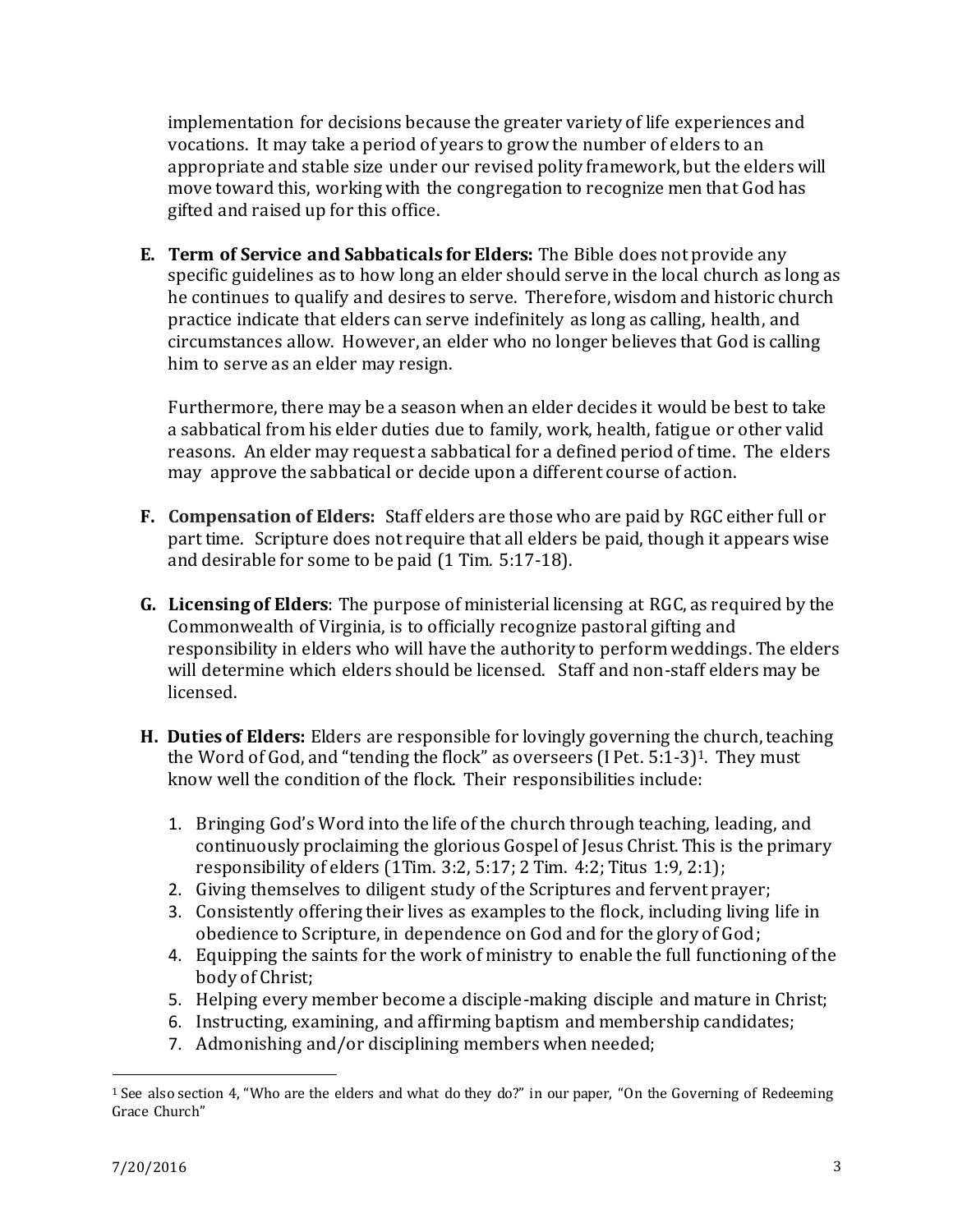- 8. Caring for the sick, elderly, hurting, struggling, non-participating, and those experiencing other trials and hardships;
- 9. Promoting prayer within the church;
- 10. Establishing strategic long-term goals and objectives for the church; and leading and guiding their implementation;
- 11. Being led the Spirit to clarify and guard church doctrine and/or practices, including the formulation of consequent church policies;
- 12. Guarding the church from threats from within and outside the church;
- 13. Training men aspiring to pastoral ministry and leadership, and to maintain an orderly succession of elders; and
- 14. Prepare the church members to go into the world through mercy and evangelistic ministry.

### **3. Authority Expressed "With the Congregation"**

In the foundational principle above, *Christ's rule is expressed through the elders with the congregation,* the phrase, "with the congregation" asserts a degree of decisional, governmental authority and responsibility that lies with the congregation as a whole. Below, we explain the specific aspects of that congregational authority as we see it in Scripture.

The term "congregation" (or "members") refers to those believers in our local church who have given a clear testimony and evidence of saving faith in Jesus Christ; have completed a preparatory course of instruction; have been interviewed by the elders; have been baptized; and have been accepted into membership by the elders and the remainder of our church.

In the church, there is no elite class that has special access to God on the one hand, nor any ungifted Christians on the other. Foundational to our understanding of the authority of the congregation is the concept of the "priesthood of believers," which indicates that all believers have direct access to God the Father through Christ. 1 Pet. 2:9 says, "But you are a chosen race, a royal priesthood, a holy nation, a people for his own possession, that you may proclaim the excellencies of him who called you out of darkness into his marvelous light." (See also 1 Pet. 2:5.) Believers are indwelt with the Holy Spirit, have direct access to God and His Word, and have God's wisdom available to them (Jam. 1:5); in some instances, they collectively make decisions in their local church.

In Scripture, various passages indicate that there is some authority vested in the congregation. Most New Testament (NT) letters were written to entire local churches, not to one or more of the elders, or other individuals or groups within those churches. Those letters communicate many things, including direction to the church to take certain actions. Thus, Christ's authority as expressed in these letters is directed to entire congregations. The Scriptures also include descriptions of the congregation participating with the church's leaders in some governing actions. Hence, we conclude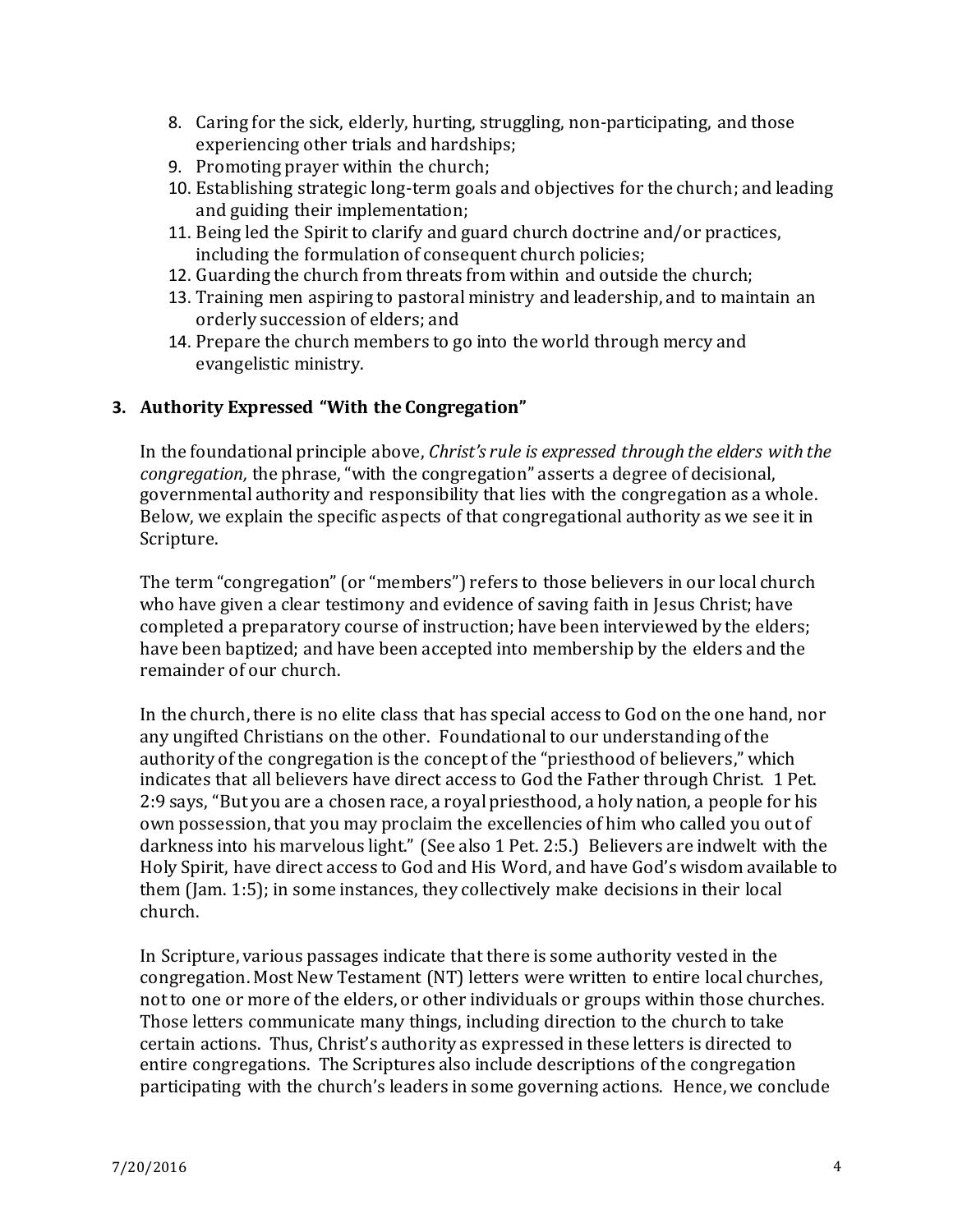that certain authority regarding governing of the local church is vested in the congregation.

Some examples from Scripture of how congregations express Christ's authority include:

## **Selection of Leaders**

- Acts 6:3-6 The congregation was involved in the selection of those called to serve the widows in the church.
- Acts 15:22 The congregation decided, along with the elders and Apostles, on the setting apart and sending of leaders to be involved in gospel ministry.
- 1 Cor. 16:3 The congregation was involved in the selection of church delegates.

## **Teaching/Sound Doctrine**

 Galatians 1:9 - The church is held responsible to protect themselves against false teachers.

# **Church Discipline**

- Matt. 18:17, 1 Cor. 5:4 The congregation has an important role in the discipline of church members.
- 1 Cor. 6:4-8 The congregation is expected to be able to resolve conflicts within the church.
- Gal.  $6:1$  The congregation is exhorted to provide private and thoughtful admonition each other (i.e., private discipline).
- 1 Tim 5:19-20 The congregation can bring charges against an elder. Elders who need to be rebuked are done so before the congregation.

# **Financial Decisions**

 2 Cor. 8-9 - The congregation was to make arrangements for collection of monies for relief of the poor.

There is very little explanation of how these decisions were made and we do not observe a pattern of democratic majority vote in NT churches; however, on certain occasions, congregational input was quantified as part of decision-making processes. We did not determine that Scripture describes cases where the authority was exclusively the prerogative of, and at the initiative of the congregation, apart from the elders, but was done in conjunction with the elders (and Apostles in some cases in the first-century church).

# **4. The Bible's Balanced Approach to Authority**

While the NT gives us some explicit instruction about, and various examples of how the first century churches were governed, it doesn't give detailed instructions on how to organize and exercise authority in a local church. We intentionally chose the phrase, "through the elders with the congregation" to reflect the balance we see in Scripture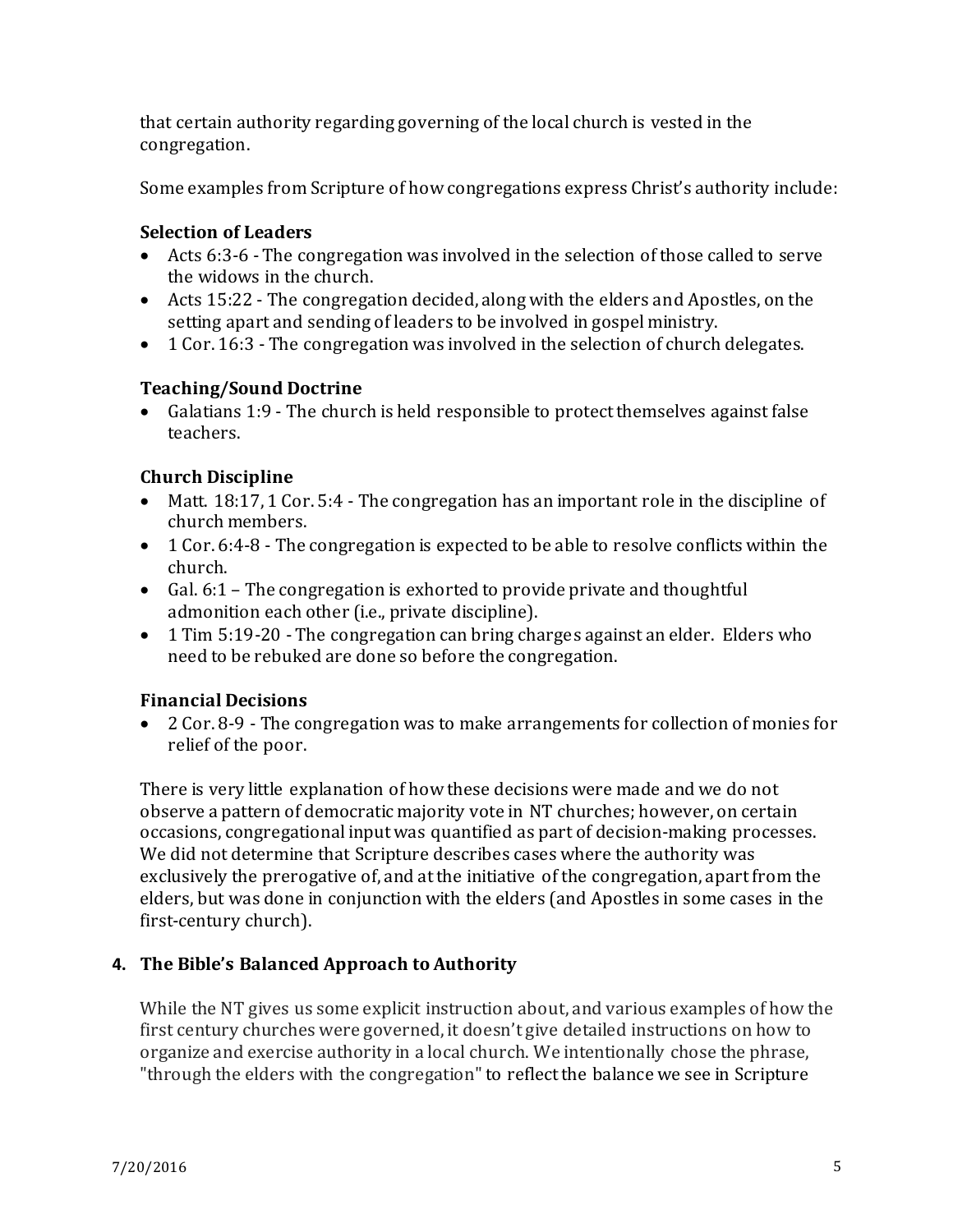between the authority that Christ gives to church leaders – the elders – and the authority that resides within the church as a whole – the congregation.

We believe that the Lord has given leaders from within the congregation to govern local churches. We also believe the local congregation shares responsibility for the health and well-being of the church. There is a tension in Scripture for how Christ's authority is expressed in the local church. D.A. Carson observes:

"In fact, in the New Testament, there is a running tension between the authority that rests in the church and the authority bound up with the elders-pastors-overseers. There's a running tension because, quite frankly, either side can go bad. Thus, in 2 Corinthians 10-13, there are leaders in the church who Paul says should be kicked out by the church. And if the church does not affect this discipline, then when he gets there he, as an apostle, will take action and remove them. On the other hand there are passages like Hebrews 13 where the emphasis is on obeying the leaders. After all, the church as a whole can go bad, or simply be in need of instruction and discipline more generally. The leaders are supposed to take primary responsibility. But, in fact, sometimes they have to be disciplined too, so there is a running tension in this pattern in the New Testament." 2

This balanced approach of "leadership through the elders with the congregation" is also consistent with prudential wisdom and Scripture. In the situations where the writer of a letter in the NT exhorted a church to take action, it is reasonable to understand that the church's response would normally have needed to be organized, and thus led by godly leaders in the congregation. Therefore, it is reasonable that in these situations, the elders (or other leaders to whom they delegated) led the congregation in their response.

To further define our approach, the elders are to pastor, govern, teach, make decisions, and set direction for the church on an ongoing basis. And all church members (i.e., the congregation) provide input to elders (Prov. 15:22); encourage, support and hold elders accountable, both in informal settings and formally if necessary; and participate formally in major decisions. As Paul instructs in I Thessalonians 5:12-13, church members are "… to respect those who labor among you and are over you in the Lord and admonish you, and to esteem them very highly in love because of their work." That loving respect and esteem should involve prayerful encouragement and support, in words and in actions.

In addition, it should involve understanding that their elders are also fellow sinners saved by grace; are tempted in various ways; and are limited in time, resources, knowledge, and wisdom. Members are also to hold their elders accountable and work to restore them to the proper path when they see them straying in their personal lives or

 $\overline{a}$ 

<sup>2</sup> "Defining Elders" by D.A. Carson (taken from a lightly edited transcript of a talk given by Carson at Capitol Hill Baptist Church)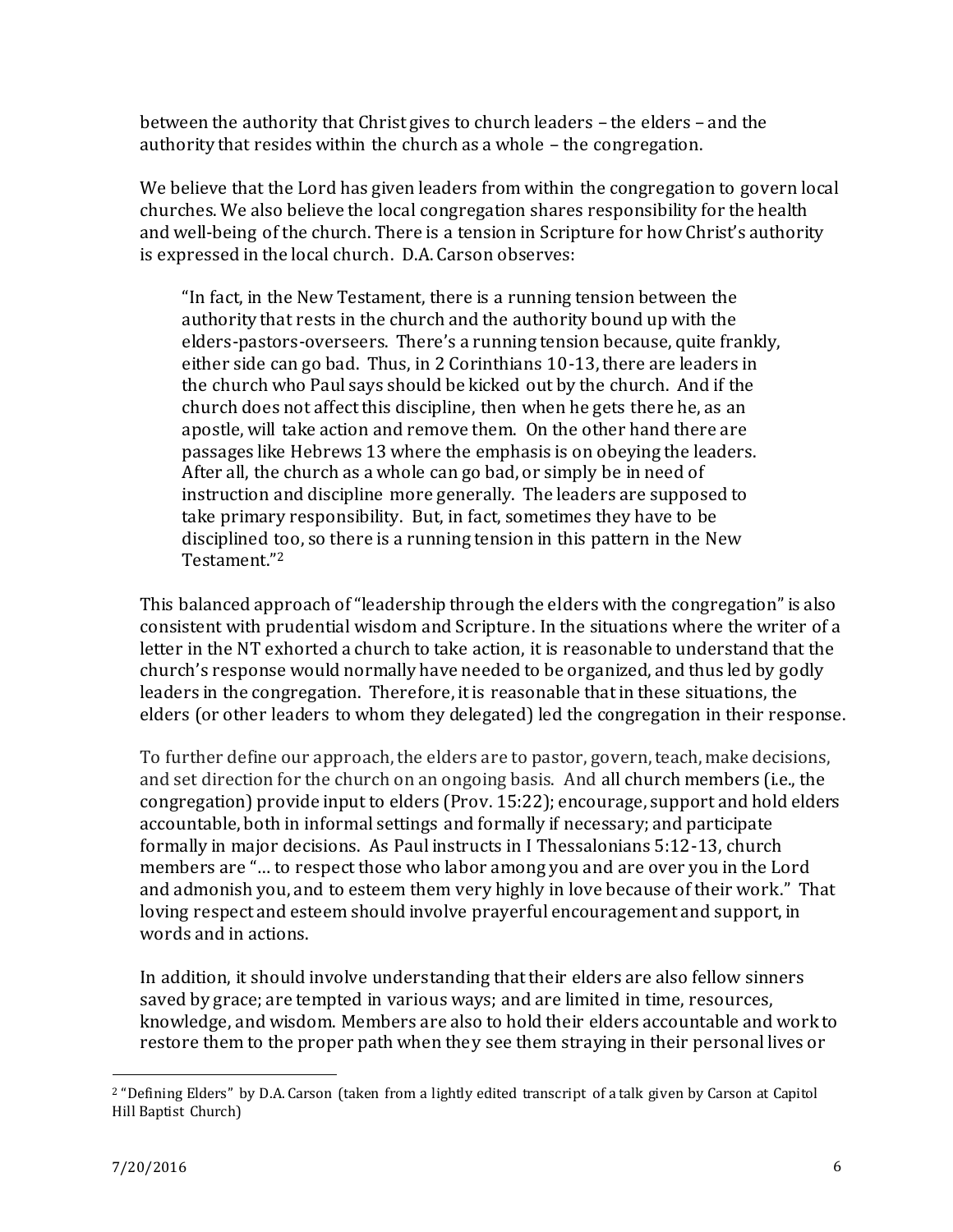as they lead the church. This loving, prayerful, active support and input is both informal, through conversations and dialogue, and formal, through voting on key decisions.

Some guiding principles are:

- Elders govern with support and discerning input from the congregation.
- On all matters pertaining to the church, members are encouraged to give input and make suggestions. Input from members to elders is often via informal conversation. It should involve real encouragement, exhortation and serious discussion about church matters, family and other life issues. This will be the most common means of congregational input.
- Through Member Meetings, church-wide emails, etc., the elders will communicate with members concerning the status of ongoing issues, major upcoming decisions, the biblical basis and rationale to explain changes being considered, etc., and will invite feedback through all appropriate means. The elders will carefully consider the congregation's input as they make decisions, and will inform the congregation of their decisions as appropriate and in a timely manner.
- When decisions relate to individuals and private matters that do not affect the entire congregation, the elders will strive to limit the disclosure of information in order to respect the dignity and privacy of those individuals.
- When members have information that is essential for the elders to be aware of in order to make the ultimate decision in important situations, their input will be actively solicited at the appropriate time in the process and will be carefully considered.
- The members will be asked to "vote" on specific major decisions, as outlined on pages 8-14 of this document.
- Any decisions that are necessary for the governance of the church that are not specifically addressed in this document will be made by the elders.

### **5. Church Member Meetings (formerly called "Family Meetings")**

- **A. Church Year:** The Church Year occurs from September 1 through August 31.
- **B. Member Meetings:** Generally, there will be two (2) regular Member Meetings held each year. The meetings will be held at a time and place designated by the elders. The purpose of these meetings is for the elders to communicate with the church on key matters related to the vision, direction, and activities of the church; to formally welcome and introduce new members; to notify the congregation of members who have left the church; to vote on matters outlined below; and to discuss key issues with the church.

Those regularly attending SGC or exploring membership and children of members will typically be welcome at Member Meetings as non-voting guests. If special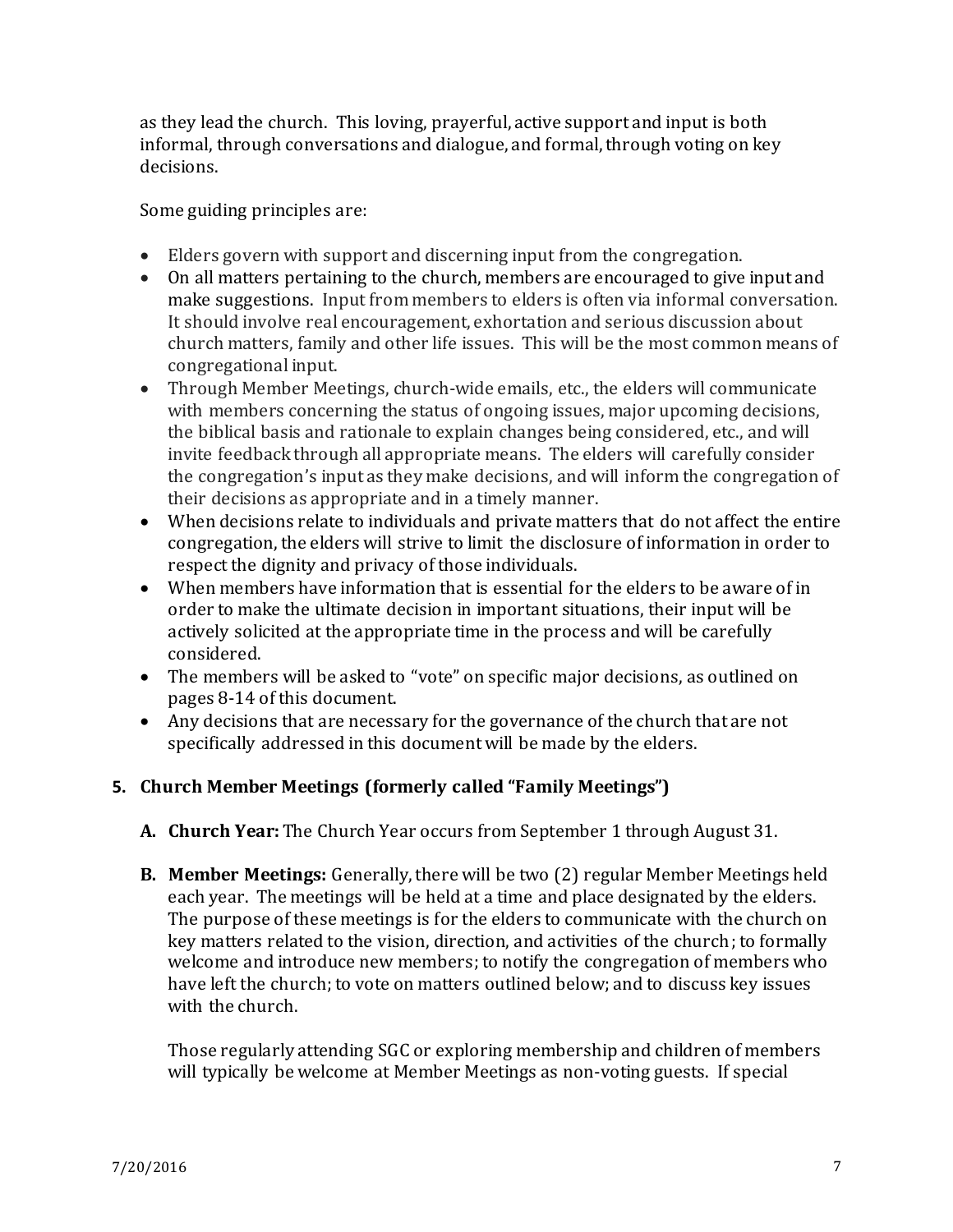circumstances make it necessary, the elders will make it clear that a specific meeting or a portion of a meeting will be closed to non-members.

A public announcement of all regular Member Meetings will be made at least thirty (30) days in advance. The meetings will be announced by the elders in the Sunday worship service, and also via posting on the church website, an email to church members, or by other similarly public means. The notifications will include the specific topics to be covered at the meetings.

**C. Special Member Meetings:** Under normal circumstances announcement of special members meetings will be at least 30 days in advance. However, in order to preserve the church's ability to respond to urgent and unexpected situations, special member meetings may be called by giving a public announcement of at least seven (7) days in advance. The meetings will be announced by the elders in the Sunday worship service, and also via posting on the church website, an email to church members, or by other similarly public means. The notifications will describe the specific topics to be covered at the meetings.

### **6. Voting**

The elders need to be free to maintain the routine operation of the church without undue complexity in decision-making processes. Also, due to our large size, there are necessarily decisions being made within different ministry groups throughout our church that don't involve every member. However, some matters are so significant that they will involve receiving input from across the membership. Although "voting" is not explicitly mentioned in Scripture, there were unspecified methods that were used to quantify congregational input in certain major decisions. We believe that asking the membership to vote on key questions is the best approach to ensure the congregation gives input in a clear and formal manner. The voting process will occur in a manner that insures the integrity of the voting system.

When the members of RGC are asked to vote, the elders will make every effort to provide them with the information they need to vote in an informed manner. While these voting processes are formal and structured, the elders will work to understand the perspectives and concerns of the members on the matters being voted on, and to resolve concerns and promote unity.

- **A. Eligibility:** All members in good standing of RGC are eligible to vote.
- **B. Quorum:** A quorum will consist of no less than twenty percent (20%) of the church membership. A quorum must be present at all Member Meetings in order to conduct voting.
- **C. Vote Required for Decision:** Matters requiring voting are described below. Some votes will require a simple majority (defined as greater than 50% of a vote that meets the quorum standard) while others, that relate to very foundational or long-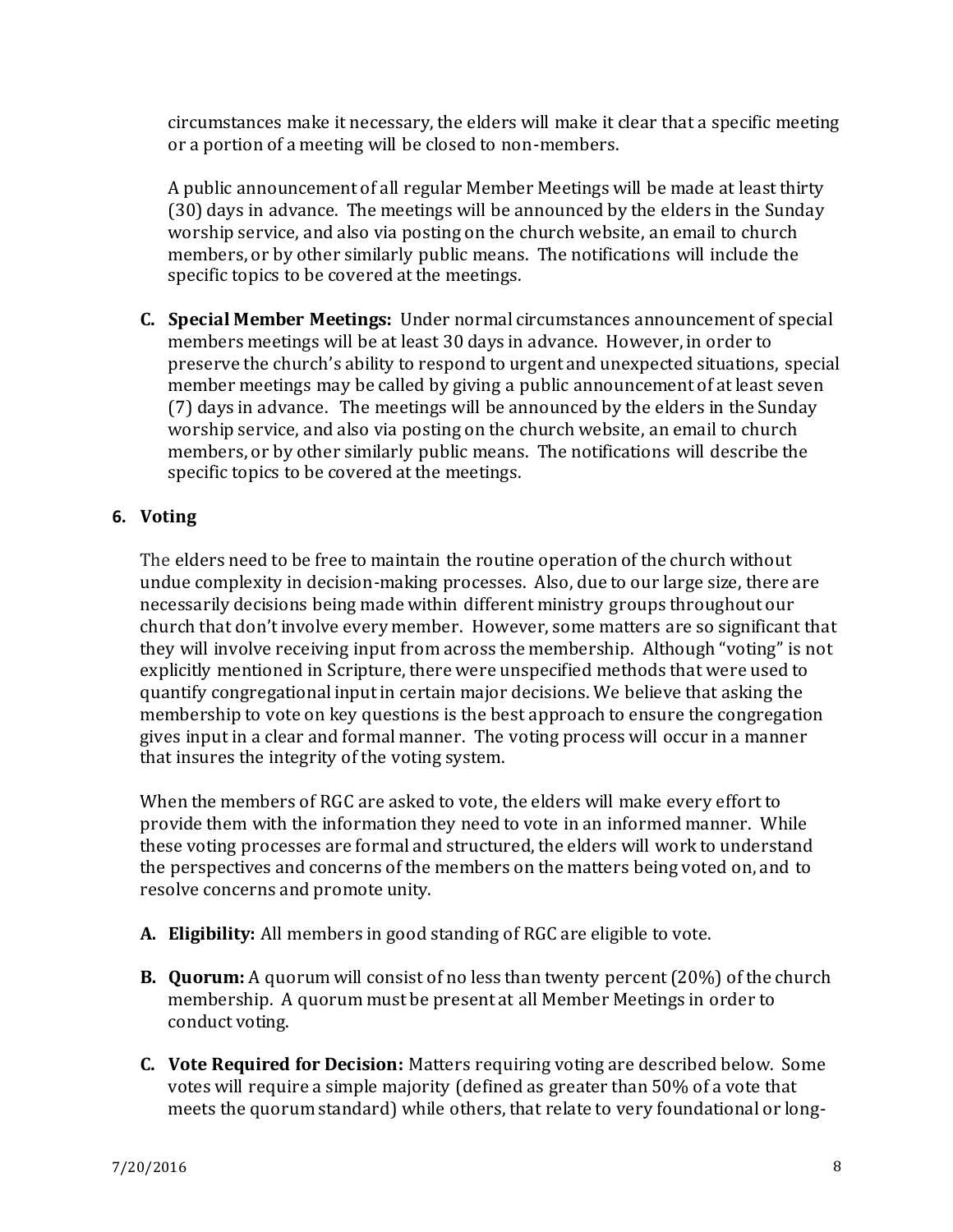term decisions that cannot be easily reversed, will require a super-majority (defined as at least 67% of a vote that meets the quorum standard).

**D. Members Must Be Present to Vote:** All voting will take place during church Member Meetings. There will be no provision for absentee or proxy voting. It is important for church members to attend these meetings, hear background information, discuss the issues as appropriate, hear questions and answers, join in prayer, and express their input by voting.

[Note: we understand and regret that this approach creates difficulties for some members who will find it difficult to be present for all votes. However, we have researched this question with many other churches and are adopting what we understand to be a generally accepted practice, for the reasons stated above. We want to evaluate this approach as we go and are willing to revise in the future, if that proves wise and helpful.]

**E. Method of Voting:** The elders will determine the procedures for voting. This may include, but is not limited to, the issuance of a ballot to each church member in attendance at the Member's Meeting.

### **7. Matters Requiring Member Voting**

The members will be asked to vote on matters involving the appointment of elders, the removal of elders, the discipline of elders, denominational affiliations that RGC forms with other churches or groups, changes to our governing documents, and major financial decisions.

This table summarizes the votes required for approval in each area and the matters are described in more detail below.

| <b>Subject of Membership Vote</b>             | <b>Percent of Members Voting</b><br><b>Required for Approval*</b> |
|-----------------------------------------------|-------------------------------------------------------------------|
| A. Appointment of Elders                      | Super Majority (at least 67%)                                     |
| B. Removal of Elders (non-discipline cases)   | Super Majority (at least 67%)                                     |
| C. Discipline of Elders                       | Super Majority (at least 67%)                                     |
| D. Denominational Affiliation (or             | Super Majority (at least 67%)                                     |
| Disaffiliation)                               |                                                                   |
| E. Changes to Statement of Faith, Articles of | Super Majority (at least 67%)                                     |
| Incorporation, and Bylaws                     |                                                                   |
| F. Major Financial Decisions                  |                                                                   |
| Annual Budget & Related Budget                | Simple Majority (greater than                                     |
| Decisions                                     | $50\%$                                                            |

#### **Summary of Topics Members Will Vote on and Percentages of Votes Required for Approval**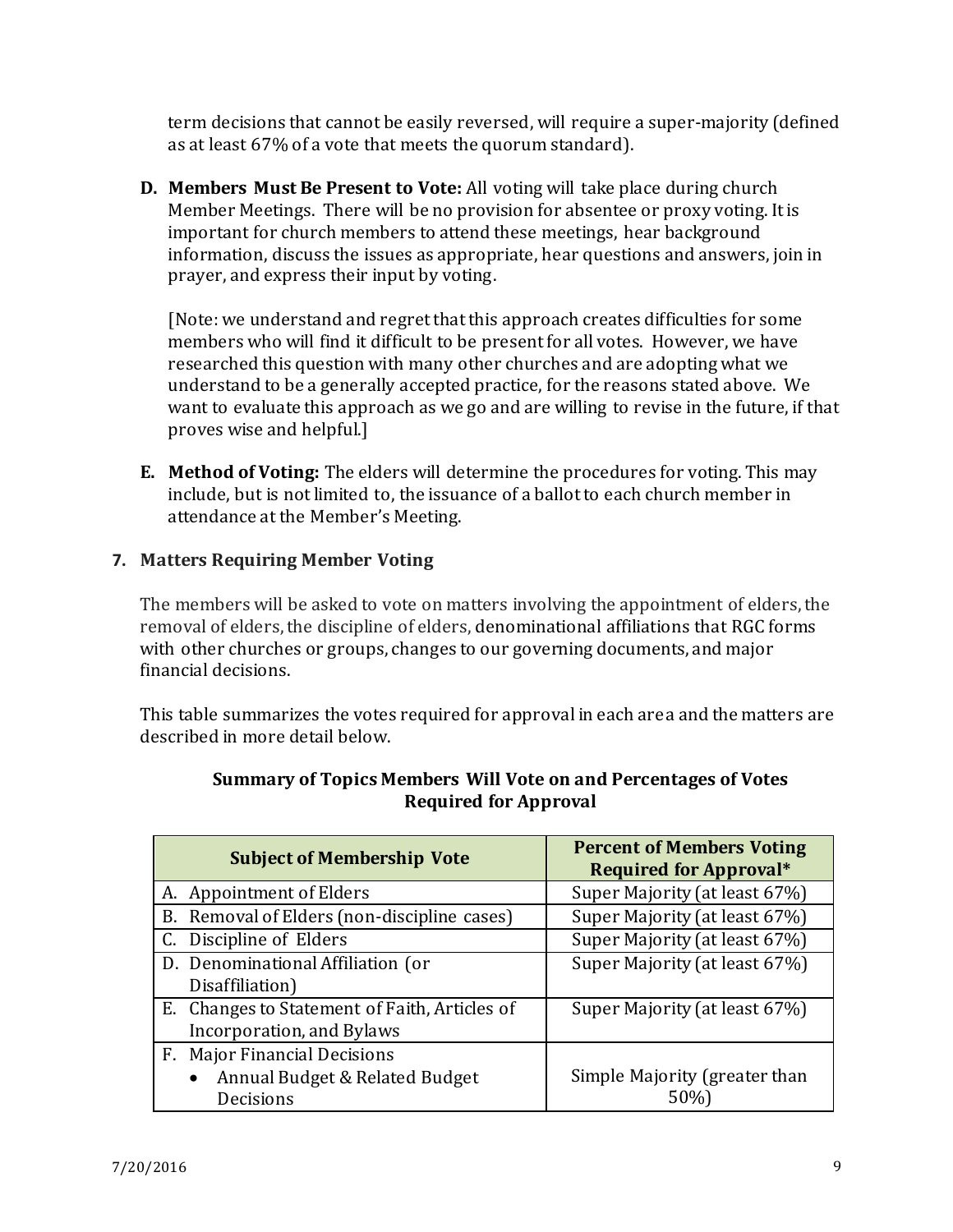| Major Financial Commitment Decisions      | Super Majority (at least 67%) |
|-------------------------------------------|-------------------------------|
| * Number Voting Must Constitute a Quorum. |                               |

#### **A. Appointment of Elders:**

It is the responsibility of RGC's elders to train new elders, entrusting the gospel "to faithful men who will be able to teach others also." (2 Tim. 2:2) There will be four major steps in this process:

1. Identification.

The elders, in awareness of leadership needs within the church, as well as the need for planting more churches, will regularly and prayerfully consider the qualifications of individuals to meet those needs. The congregation is encouraged to continually let the elders know of men they see "acting like elders" and demonstrating leadership gifts and graces. Men who desire to be elders are always encouraged to make that known to the elders.

2. Training

As mentioned above, the elders will work toward the goal of equipping every church member to become a disciple-making-disciple. In addition, they will regularly disciple and train men for eldership. The goal of this training is to assess and develop godly character as well as competency in understanding and rightly handling God's word. We seek men who are able to lead, care for, teach, and guard the flock. We do not plan to publish the names of those men who are being considered or in some way trained for eldership since: 1) this training will be ongoing; 2) some of it will be informal and some formal; 3) men may progress through the training at different speeds; and 4) some may drop out for a variety of reasons.

3. Nomination

When the elders believe they have a candidate (or candidates) qualified to serve as an elder, the congregation will be informed and a Members Meeting will be scheduled to conduct the vote. The time between the announcement of elder candidate names and the vote will be an important opportunity for the congregation to get to know the candidates and for the congregation to provide feedback to the elders about individual candidates. This congregational input phase will be at least 60 days.

The elders reserve the right to withdraw a candidate's name during the nomination process. This could occur in response to congregational input, changed circumstances in the man's life, or some other factor.

#### 4. Selection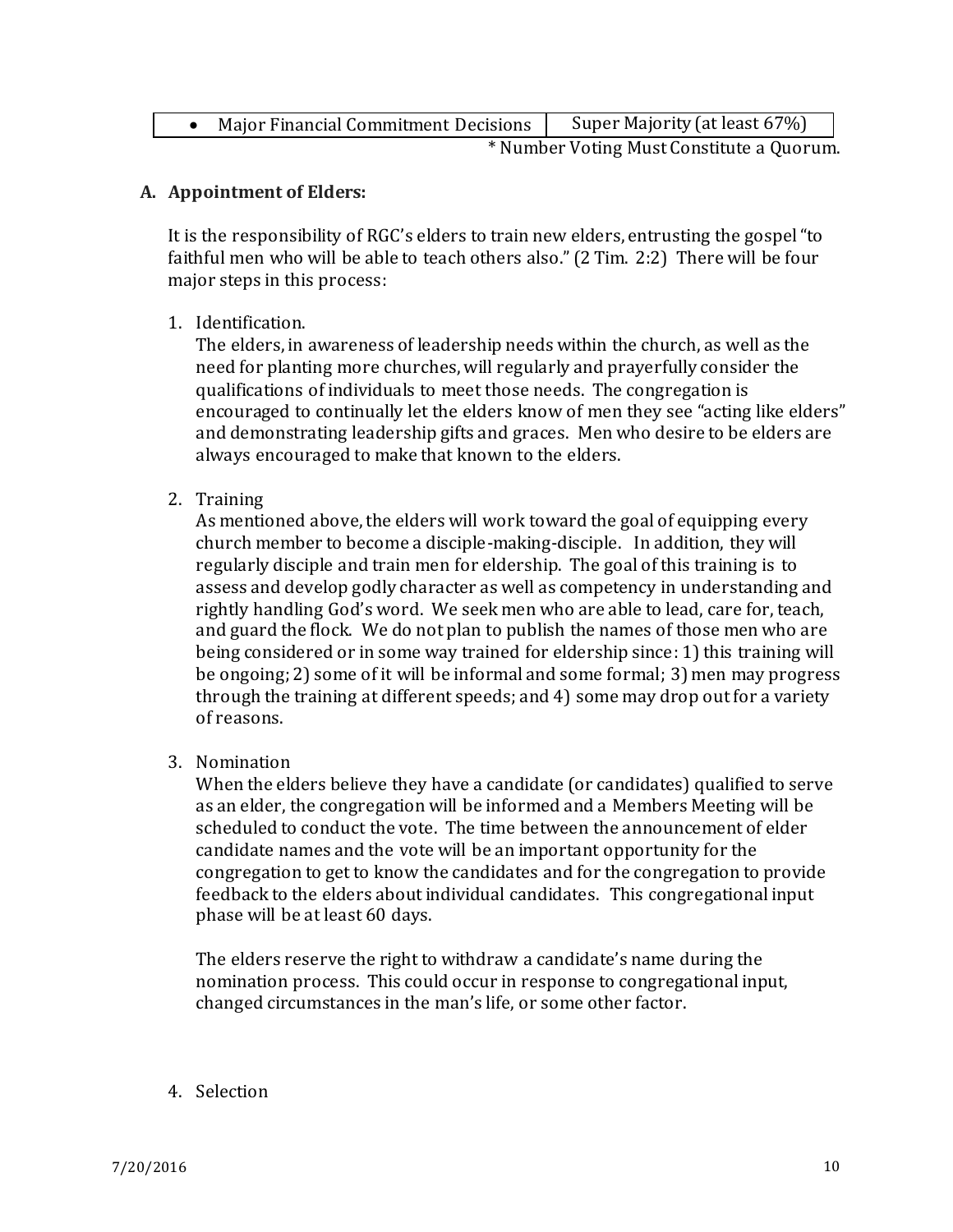Following the 60-day period, members will vote on the proposed candidates at a Member Meeting. A super-majority (67%) vote is required to appoint an elder.

Special Note: The elders governing the church at the time of the congregational approval of RGC's new polity and revised Bylaws have met the criteria and fulfilled a process that was established at the time each elder was installed. Since all current church members, by virtue of joining and remaining in the church, have accepted the current elders in this office, the current elders are not subject to the new selection, training, and appointment process described above. Rather, they will remain as elders. After the approval of the new polity and revised Bylaws, the current elders will be subject to the updated practices summarized in this paper and established in the Bylaws.

#### **B. Removal of Elders**

RGC may find it necessary to remove an elder due to his performance. The case of egregious sin, requiring elder discipline is described on pages 10-12 of this document. Apart from that, it is possible for an elder's performance of his duties to degrade due to spiritual, health or other reasons. If those circumstances arise and the elder is not willing to resign, it will be the responsibility of the elders to lead RGC in the removal of the elder. However, those circumstances are likely to be rare and complex, and are impossible to predict. Therefore, an appropriate process will be developed for each situation. Since the appointment of elders requires a supermajority vote by the congregation, their removal also requires a super-majority (67%) vote by the congregation.

### **C. Discipline of Elders**

The Bible says that a local church's leadership is not to receive an accusation against an elder except when offered by at least two witnesses. However, this doesn't preclude a member from approaching an elder directly, sharing a concern, and asking questions. If the member (or fellow elder) does not believe the concern was adequately addressed, the member can proceed informally by going back to the elder with one or more additional witnesses. However, if the situation is still not resolved, with at least two witnesses approaching the elder, then the matter will be brought before the elders. (See Matt. 18:15-17 and 1 Tim. 5:19-20.)

### 1. **Formal Discipline of an Elder**

- a. Jurisdiction: In the event that an accusation is brought forth that may require the discipline of any elder, the elders will assume responsibility for the investigation, and if necessary, for the disciplinary process.
- b. Investigation: The elders will investigate the allegations against the elder. If the charges appear credible, are substantiated by two or more witnesses, and involve moral impropriety, doctrinal error, or any charge that is harmful to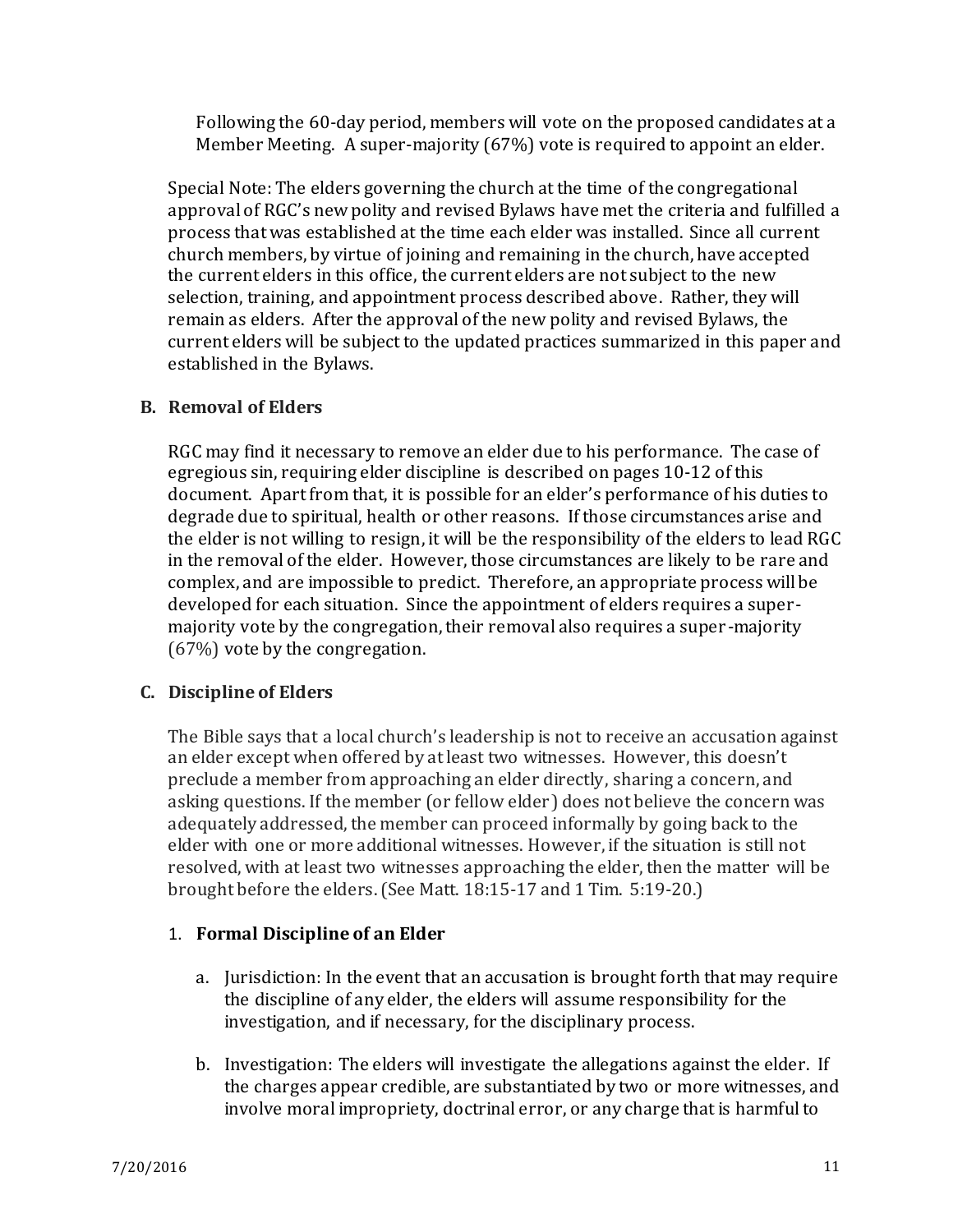the witness of the gospel and the Church, the elders will take the following steps:

- Task Force: The elders will form a task force made up of elders and nonelder church members to further investigate the claims and make a preliminary determination of the elder's guilt or innocence. Additionally, depending on the nature of the accusation, the elders may choose to hire the services of an outside reconciliation ministry to assist in the process ; however, their input and counsel would be non-binding.
- Reporting Task Force Findings: The task force will bring the results of its investigation in a written report to the elders, who will investigate further, if necessary, and determine the guilt or innocence of the accused elder according to the criteria of Scripture and the process outlined below.
- Elder Duties During the Investigation: The elders will determine if any changes need to be made to the charged elder's responsibilities.
- c. Elder Adjudication: A super-majority (67%) vote of the elders is necessary to find an elder guilty of the charges brought against him.
	- If the accused elder is found guilty, the elders will determine the recommended consequences of the finding. Any recommendation, up to and including removal from office, will require a super-majority (67%) vote of the elders. (Removal from church membership may also result, as described on page 15 of this document.)
	- If the accused elder is not found guilty, the elder will be fully restored to ministry. If he has been put on temporary leave, that leave will be terminated. The elders will determine how best to communicate to members the decision and any subsequent actions to be taken regarding the restored elder, including efforts to restore the relationship between the elder and the one(s) who brought the accusation.
- d. Membership Vote for Removal and Elder Opportunity for Appeal: If the elders find an elder guilty, the elders will notify the church and a Member's meeting will be scheduled to conduct the vote for the elder's removal from office. This is also the opportunity for the elder to appeal the elders' recommendation for removal and other consequential actions. At that member meeting, the elders will present the necessary details of the case and their recommendations. The details of the elder's discipline case will be brought to the entire church in accordance with 1 Tim. 5:20.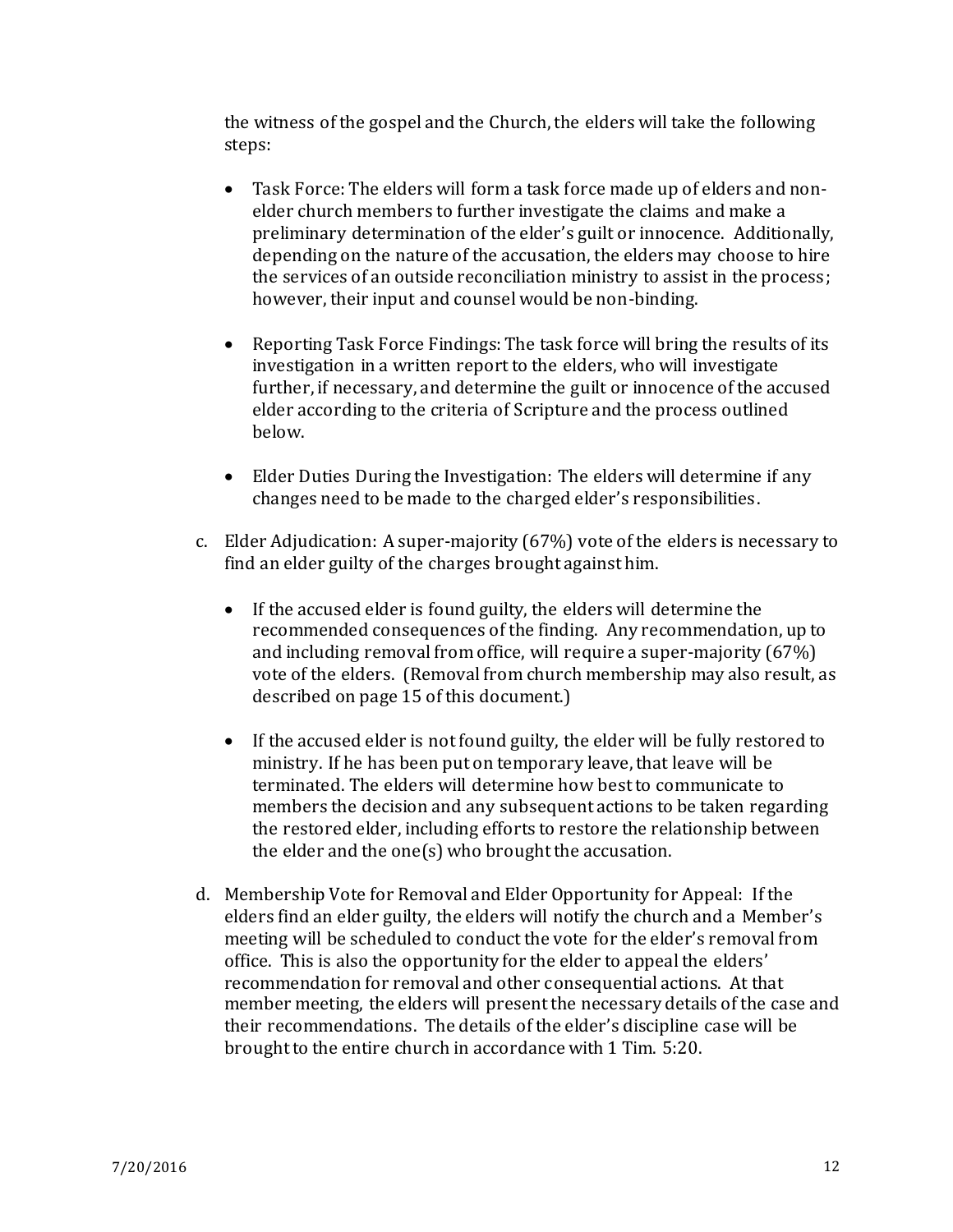If the elder who has been found guilty by the elders chooses to, he may present his perspective on the facts of the case and appeal to the members to vote against his removal and the associated consequences.

The elders will invite the congregation to ask questions and provide feedback to the elders about the situation, prior to voting.

Since the appointment of elders requires a super-majority vote by the congregation, their removal also requires a super-majority (67%) vote by the congregation. This situation differs from the discipline of church members, which (as discussed below) may not necessarily involve the entire church, rather a subset of the church, and neither the acceptance or removal of a member require votes of the congregation.

- e. Public Rebuke: If the guilty elder is removed from office, the elders will publicly address and exhort the elder before the members to call for repentance (I Timothy 5:20) and the congregation will also have a chance to pray for the elder's repentance and restoration.
- f. Reconciliation: The elders, in consultation with the congregation if appropriate, will determine what, if anything needs to be done to bring reconciliation to affected church members, regular attendees, and members of the community.

#### **D. Denominational Affiliation**

The church members will vote on the elders' recommendations regarding any RGC denominational affiliation with other churches. Denominational affiliation is defined as entering into a binding agreement with an organization that requires a financial commitment and/or acceptance of a statement of faith. SGC will use the following process to enter into such agreements:

- **1. Governing Authority:** The elders will not affiliate in a manner that creates bodies outside of the church that have authority over our church.
- **2. Purpose:** The elders desire to affiliate with other like-minded churches and/or other Christian organizations to share in mission work, give and receive advice, and to experience mutual edification through gospel-advancing and Godglorifying activities.
- **3. Announcement:** The elders will present facts and recommendations regarding the proposed affiliation to the membership before a vote, with no less than 30 days for prayer, study, and discussion.
- **4. Membership Vote:** A super majority (67%) vote is required to approve a decision for affiliation or disaffiliation.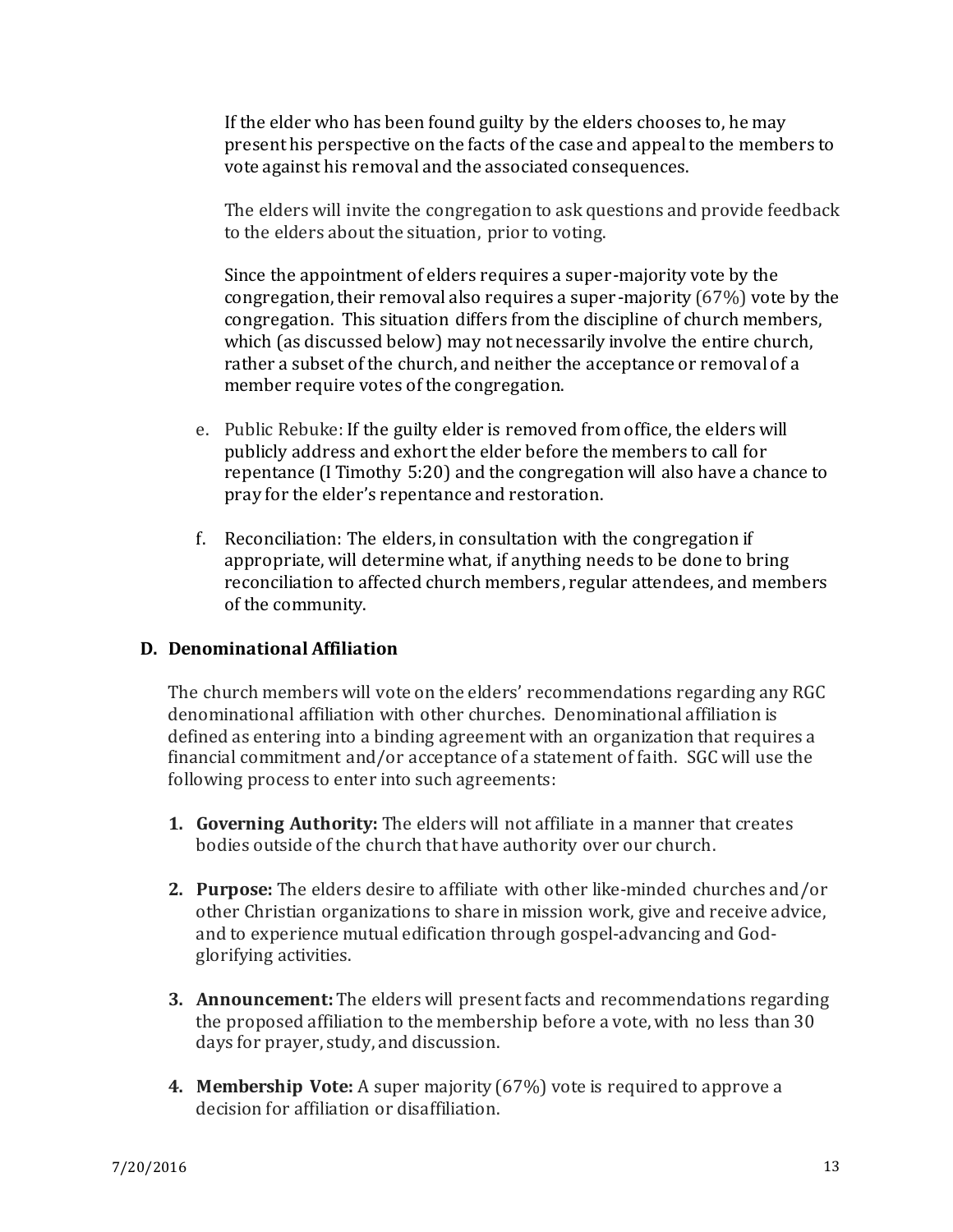#### **E. Changes to Statement of Faith, Articles of Incorporation, and Bylaws**

The members have committed to support these documents and they must have formal input into changing them if they are to continue their commitment to the church.

- **1. Purpose of Changes:** The elders will only seek to amend and change our key governing documents and theological positions when necessary and will do so in accordance with Scripture and prudential wisdom.
- **2. Announcement:** The elders will present facts and recommendations to the membership before a vote, with no less than 30 days for prayer, study, and discussion.
- **3. Membership Vote:** A super majority (67%) vote is required to approve any changes to the Statement of Faith, Articles of Incorporation, and Bylaws.

#### **F. Major Financial Decisions**

The congregation will vote on major financial decisions, including acquisition and/or disposition of significant assets.

There is no record of NT churches having buildings and budgets, but for practical and legal reasons local churches own property and have budgets today. The church operates based on financial contributions from the congregation. If bad financial decisions are made, there may be consequences, which the congregation would have to recover from. In addition, the church could lose its land, buildings, and other property. Therefore, congregational input is prudent in these financial decisions.

- **1. Financial Advisory Committee (FAC):** The church will maintain a Financial Advisory Committee (formerly known as the "Financial Advisory Team") to provide input and recommendations to the elders on major financial decisions and issues. The FAC will be composed of one or two elders, the church administrator, and at least three non-paid members of the church.
- **2. Financial Matters Requiring a Membership Vote:** The congregation will vote on the following financial matters, with the input and recommendation of the FAC and the elders:

#### **Simple Majority Vote (greater than 50%):**

**a. Annual Church Budget** as recommended by the Church Administrator and FAC and reviewed/refined by the elders. All such financial-decision votes will be for or against the entire budget or proposal, not budget line-bybudget line, or by individual elements of proposals. The annual budget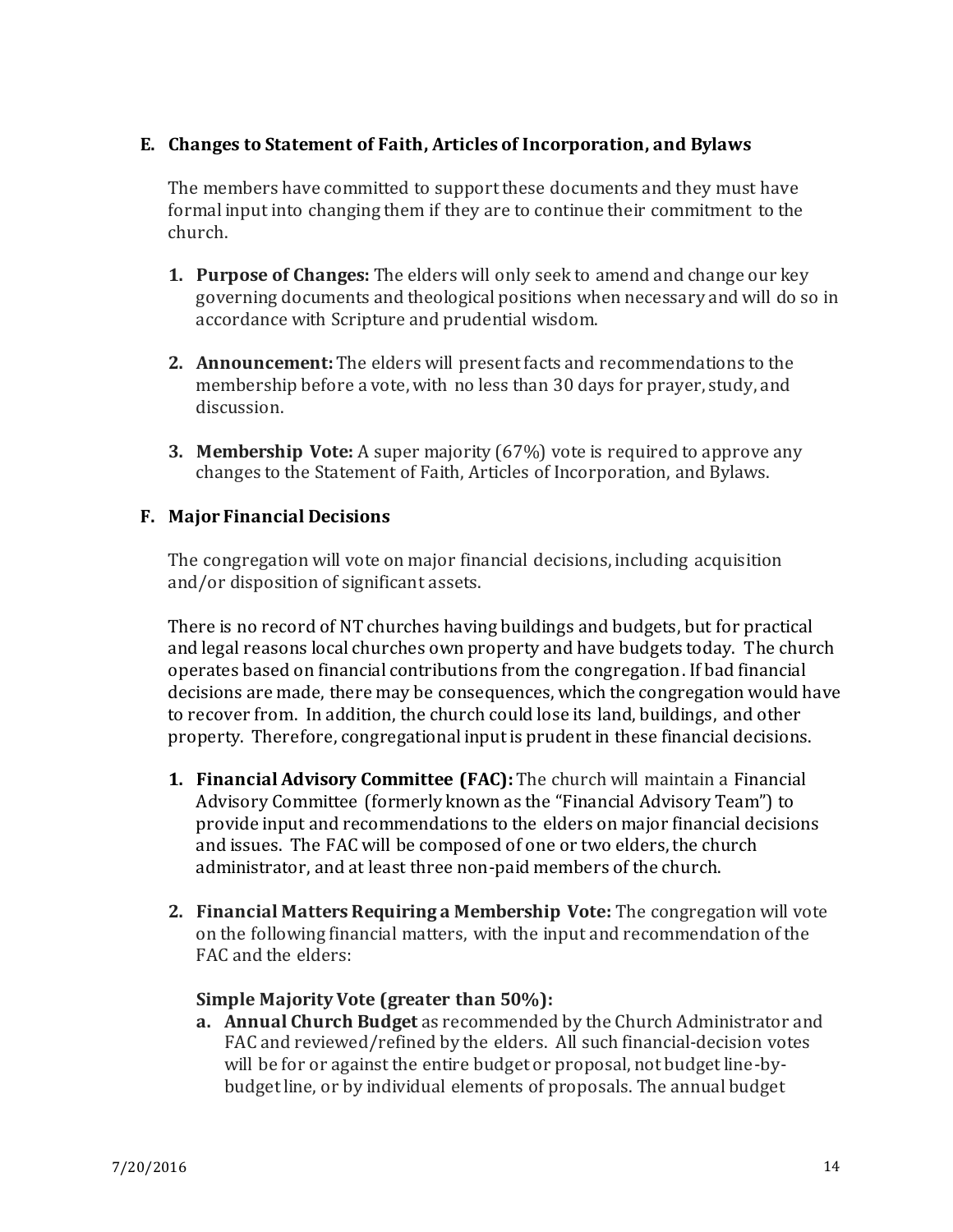utilizes the Church Year as the fiscal year.

#### **Super Majority Vote (67%):**

- **a. Individual financial decisions** that commit more than 10% of our church's annual budget; and
- **b. Incurring debt** that will last for more than 60 days, such as the churchbuilding mortgage.
- **3. Announcement:** The elders will present the budget and/or information regarding other financial decisions to the membership before a vote, including the written recommendation of the FAC, with no less than 30 days for prayer, study, and discussion. Policies will be developed to insure members are able to give input and preparatory meetings may also be scheduled to provide members an opportunity to discuss the proposals with members of the FAC and the elders.
- **4. Non-Approval of the Annual Budget:** In the event that the congregation does not approve the proposed budget, the elders will continue the previous year's budget at the same spending levels for each major budget category. However, if the church revenue has declined such that there are insufficient funds to continue at the previous year's budget levels, there will be spending cuts to to balance the interim budget. The elders will communicate to members that the church will be operating on the interim budget until such time as the budget is revised and approved.

### **8. Matters Requiring Membership Involvement, But Not a Vote**

#### **A. Acceptance of Church Members**

A church member is a believer who has completed the membership process for our church. Unless the elders know of reasons an individual should not be allowed to join RGC, the elders will notify the congregation of church-member candidates' names, allowing time for at least a 30-day evaluation period. During that time period, members may express to the elders any concerns that would disqualify a person from membership, or any patterns of serious, unrepentant sin. After weighing congregational inputs carefully, the elders will vote on the membership of church-member candidates, notify the new members of their approval as members (or disapproval, if that is the case), and introduce the new members to the congregation.

Note: at the time of the adoption of new by-laws, all members at that time will be considered to be approved as members under the new by-laws.

#### **B. Discipline of Church Members**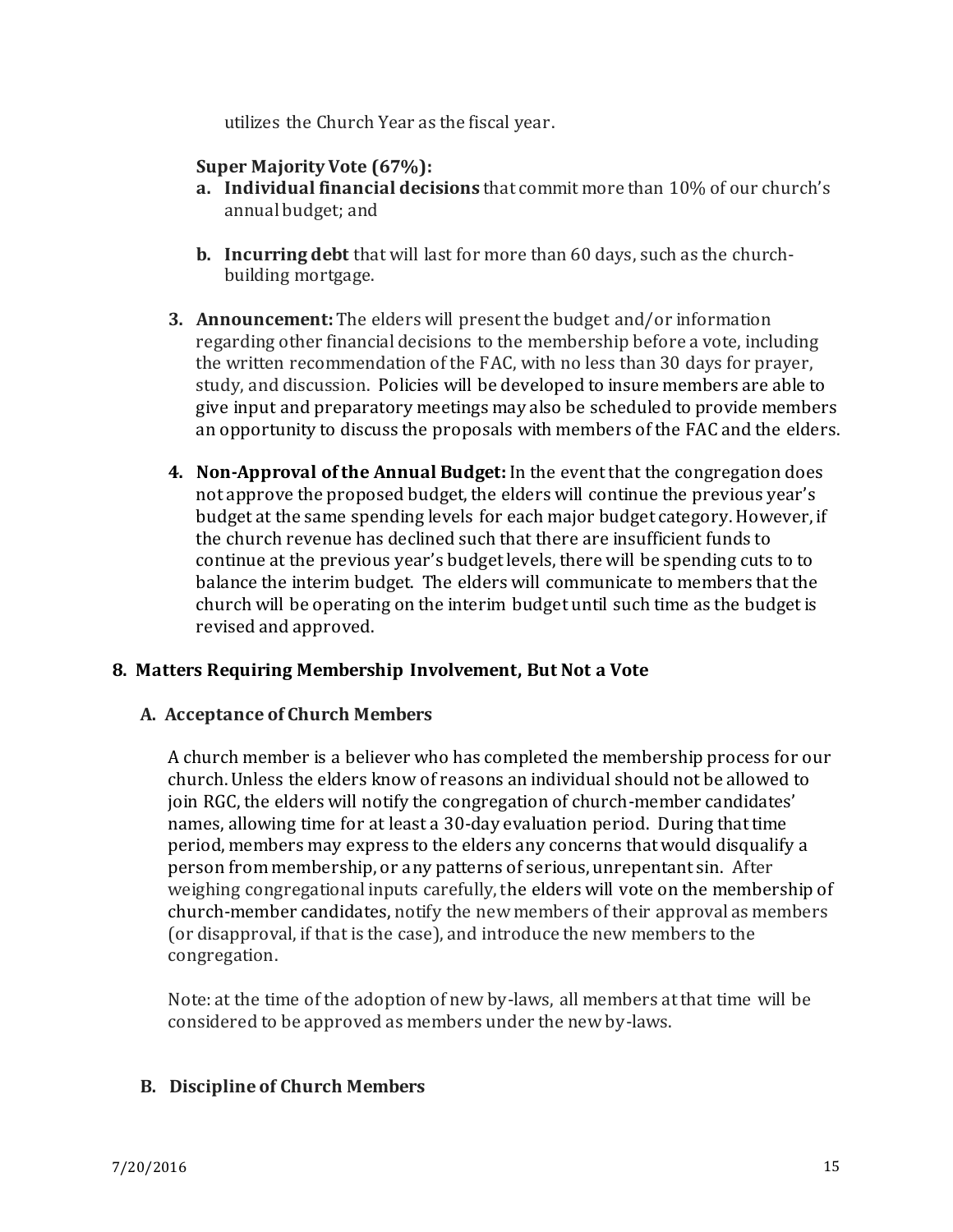All members of our church are expected to conduct their lives according to the standards set forth in Scripture. Such conduct includes moral purity, personal honesty, promotion of church unity, and biblical fidelity. Members are to be consistent examples of authentic Christianity as they seek to emulate the character of Christ through the power of the Holy Spirit. (See Rom. 8:28-29, 16:17-18; 1 Cor. 6:9-10; Gal. 5:16-25; Eph. 4:3, 25, 5:1-10, 18; 2 Tim. 3:1-17; and Titus 3:10-11.). The church is commanded to disciplines its members when they continue in open and habitual sin. (See Matt. 18:15-18; 1 Cor. 5; 2 Cor. 2:6-11, 7:8-10; 2 Thess. 3:6, 14- 15.)

RGC's policies regarding church member discipline will follow the steps laid out in our statement on church discipline.

- 1. If it appears that it may be necessary to remove a member, the elders will inform all or a portion of the members, allowing for a reasonable period in which to express any concerns or comments prior to the member's formal removal from membership.
- 2. The elders will make the decision to terminate a person's membership only after due consideration and prayer. However, cases of open, flagrant, ongoing sin may call for immediate termination of membership, as directed by 1 Cor. 5. After discussing with the person (or attempting to discuss, if the person is unwilling) the reason for termination, it will also be clearly stated in a pastoral letter that will be delivered to the terminated member.
- 3. The congregation will be notified whenever a member is removed from the church rolls due to church discipline.

### **9. Deacons**

The Bible provides for wide latitude for the office of deacon to promote the work of ministry in and through the church. Deacons can do this in ways that involve many members in weighty and meaningful ways, while allowing the elders to focus on the ministries of the Word and prayer, and protecting the elders from becoming overwhelmed with the many temporal needs of the flock. The word "deacon" means "servant." Furthermore, unlike elders, deacons are not required to teach. Thus, their ministry is oriented in directions of service, mercy, and administration, rather than governing and teaching. While the Bible clearly establishes the office of deacon and RGC will be blessed to have deacons, we desire that each member of our church find ways to serve and lead as they are gifted by the Holy Spirit, trained, equipped, and empowered.

Deacons, individually or collectively, are not part of a separate governing or ruling body. They are church members who have been delegated authority by the elders for service to the church. They have authority to execute their administrative and serving responsibilities within the limits assigned by the elders.